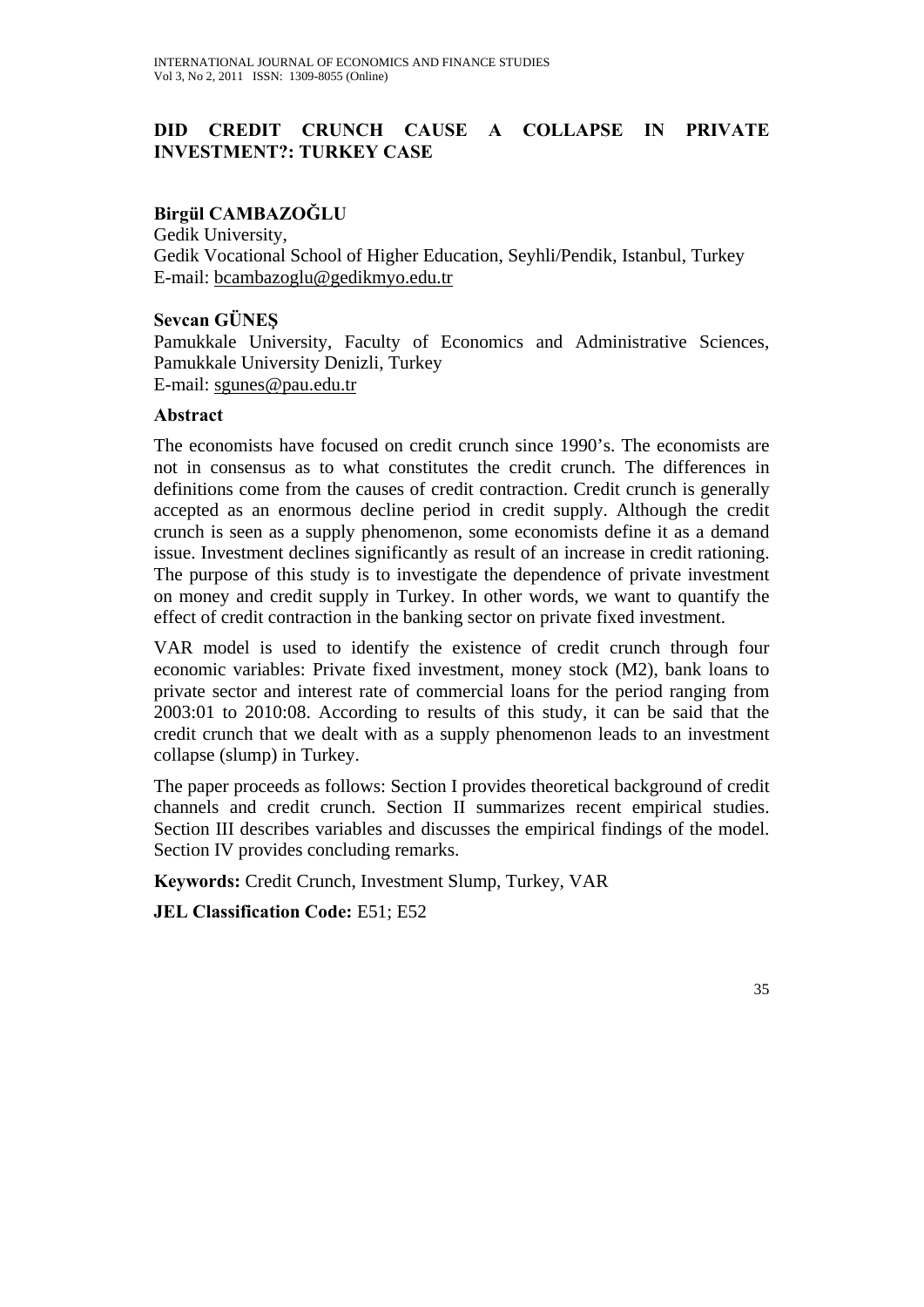# **1.INTRODUCTION**

### **1.1.Credit Crunch**

The effects of output level of monetary channels on real variables such as employment have been the subject of numerous researches. The effects of Central Banks' open market operations (OMO) in the market by selling or buying bonds on variables other than the interest rates are also discussed. In other words, the credit channel extends traditional money channel of monetary transmission mechanism by affecting the investment decisions of individuals and companies (Hubbard, 1994: 7).

It is observed that the changes in economic variables which are results of business cycles are not generally caused by large amount interest rate changes or by the changes in the amount of money. For this reason, some other factors that affect real economy have been investigated. Some economists have analyzed the effects of financial markets on total demand changes with micro-analysis. Bernanke, Gertler and Gilchrist (1996) have named the exaggeration of the effects in initial shocks in total demand due to the financial conditions of the market as "financial accelerator".

For many companies, banks are the only source for funding of investment projects. These firms that are rather small and medium-scaled cannot finance their projects by issuing securities in financial markets. They usually borrow funds at loanable funds market from financial institutions and often through banks. Therefore, changes in credit supply directly affect the investment projects and budget constraints of firms and thus their spending decisions (Saarenheime, 1995:7). The interaction between net investments and wealth was examined by Gertler and Hubbard (1988), Sharpe (1994), Mishkin (1977, 1978) and by many other empirical studies and also, Bernanke (1991) showed in his study that credit supply had an important role in the determination of potential output level (Hubbard, 1994: 12). In cases where the financial system is bank dominated and high leverage, monetary shocks make financial system more vulnerable against crisis. Under such circumstances, the credit channel of transmission mechanism is likely to lead to a credit crunch.

Especially after 1990, economists focused on the concept of credit crunch. However, economists are not able to have a general judgment for the reasons of contraction in output. They agree that the credit crunch should be defined as a sharp and large period of decline except for the periods of business cycles (Yuan and Zimmermann, 1999: 323).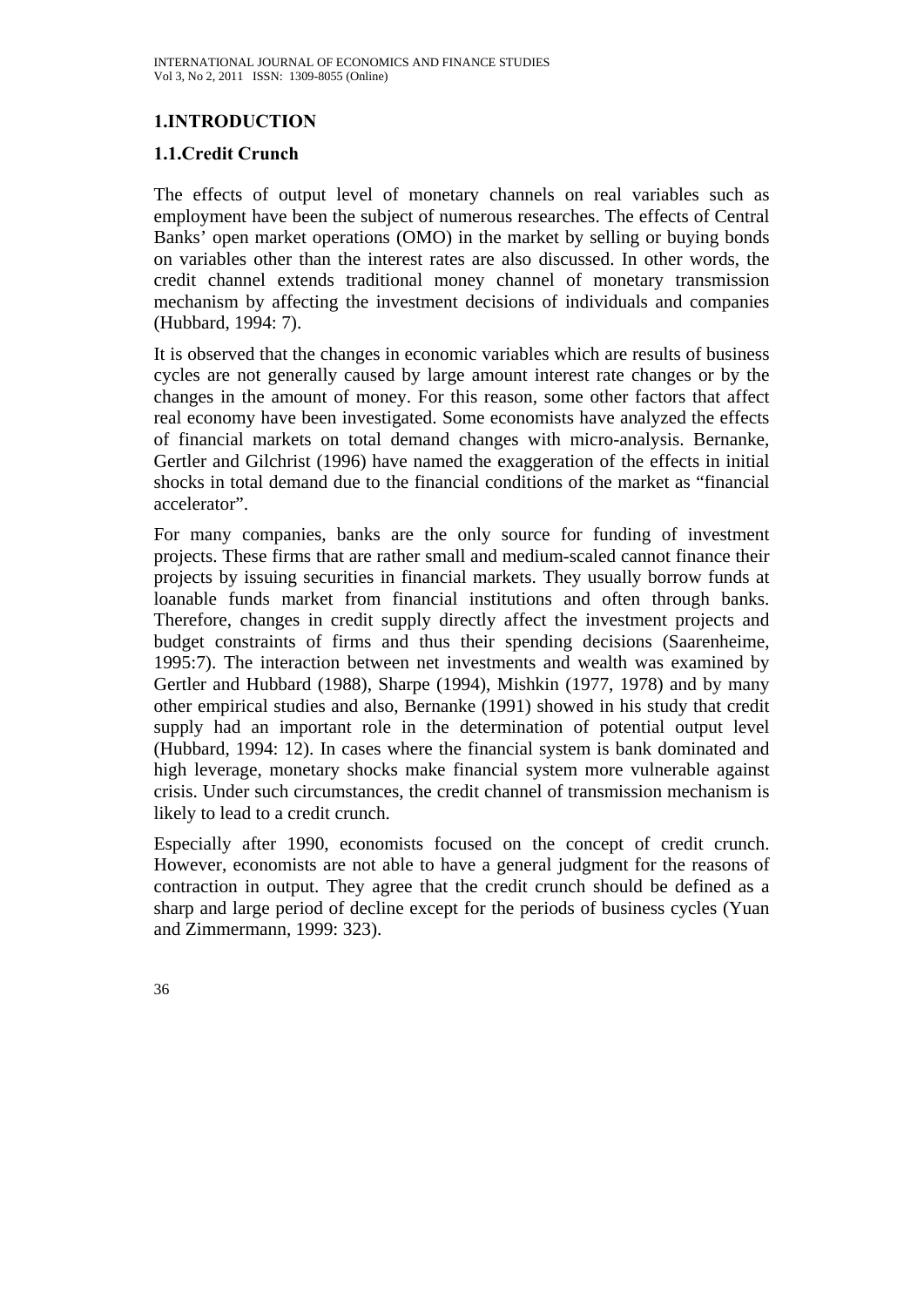When experiencing the crunch of credit, the relationship between credit availability and interest is changing. Credit crunch occurs in two different forms (Ding, et al, 1998: 7): The credit supply curve shifting to the left through given interest rates and in cases of credit rationing (non-price credit rationing) regardless of interest rates. Bernanke et. al. (1991) has defined credit crunch as the credit supply curve shifting to the left in cases when there is safe real interest rate and the nature of potential borrowers were fixed. This case refers to the large amount of reduction in credit supply. In particular, the credit slowdown and credit crunch periods are mixed with each other.

Credit slowdown indicates the existence of a general situation. However, credit crunch is related to a more specific situation (it is specific because it is related to credit existence). In credit crunch, funds to be borrowed over current interest cannot be founded even in periods when there is excessive credit demand. In addition to that, banks are reluctant to give loans during this period. Due to the tendency of direct borrowing in financial markets, flow of funds to banks decreases. Decline in deposit accounts of financial intermediaries forces banks to achieve reserve requirement ratio which results in credit restraint. For these reasons, credit crunch is usually taken as a case of supply side issue (Clair and Tucker, 1993: 3). However, it is very difficult to separate the supply and demand side effects from each other, because some of the common factors of supply and demand reduce the willingness of both supply and demand of loanable funds (Ding et al, 1998:5; Ghosh and Ghosh, 1999: 7). In general, the crunch of credit is taken as a supply issue in international studies (Kleisen and Tatom, 1992: 24).

Bernanke et. al. (1991) attributes the decline in credit supply to demand and supply factors. That is: The disruption in balance sheet of borrowers during crisis periods reduces their credibility. Therefore, their credit demands decline. In addition to this, the equity capital of banks falls due to unpaid credit accounts which lead banks to narrow the credit supply. Changes in banks' risk perception; (compensation of overall risk and hedging) is forcing them to increase loan interest rates (Lamberte, 1999:7). In other words, credit interest rates are rising due to the increase in the overall risk ratio. As a result, the credit supply curve is shifting to the left. In this case, banks are tending towards risk-free assets. Thus, the difference between the loan interest rates and the return of risk-free assets (such as treasury bills and government bonds) is growing (Borensztein and Lee, 2002: 4).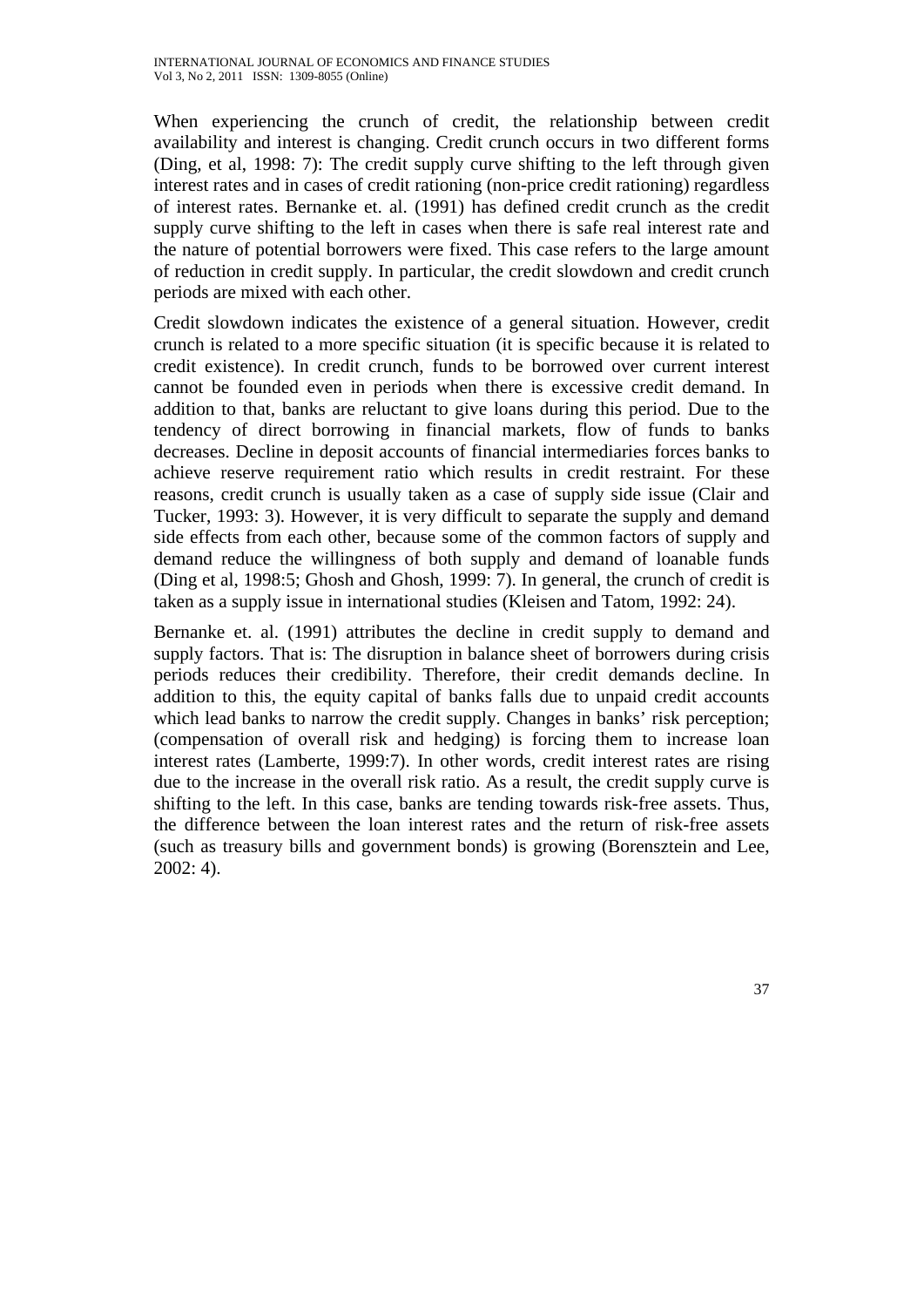### **1. LITERATURE**

Credit crunch question has been analysed by many studies which are based mostly on aggregate data. Bernanke et. al. (1991) couldn't mention the strict effect of credit crunch during and after the recession. They mentioned that credit demand factors have contributed in an important way to the slowdown in bank lending. Ding, Domaç and Ferri (1998) found evidence of credit crunch in the widening gap between loan rates and risk free bond rates. Ferri and Kang (1999) had found that banks with lower capital reduce their credit amount and raise their lending rate instantly. Kim (1999) and Ghosh and Ghosh (1999) analysed credit crunch by looking at demand and supply conditions. While Kim found that the demand for bank loans exceeded the loan supply after the financial crisis, Ghosh and Ghosh (1999) failed to find an excess demand for credit. Borenstein and Lee (2002) examined the existence of credit crunch after the financial crisis in Korea. This study found out that credit crunch was the outcome of the structural changes in the financial sector rather than that of general monetary contraction. Kim (1999) empirically tested the existence of credit crunch in Korea. The results showed that, compared to large firms, small and medium sized firms faced a serious credit crunch in the loan market. Saarenheimo's (1995) study had found that the link from credit supply to investment is statistically significant in Finland. The results of Lamberte's (1999) analysis didn't support the idea that there had been a credit crunch in the Philippines after the Asian financial crisis in 1997. The results of this study imply that credit crunch is due to recession in business cycles. Bijapur (2010) investigated the effectiveness of credit crunch in US economy. The result of this study suggests that the weakness of monetary transmission mechanism comes from both a "credit crunch effect" and a "recession effect". However he couldn't differentiate individual effects.

In addition to monetary base variables, there have been various reasons that cause credit crunch in an economy. For instance, declines in bank capital results in pressure on banks. Regulators or managers of these banks limit their ability to extend new credit. Another reason is the resolution of the failed banks and thrift. During and after the resolution process, those intermediaries necessitate increased demand for capital. The funds which are used for the health of financial industry limit the capital available to fund new loans. In addition to that, severe recessions may change bank's risk perceptions. Their willingness to supply credit is likely to be reduced. At the end, the regulatory burden also contributes to credit crunch by imposing an extra cost on banks.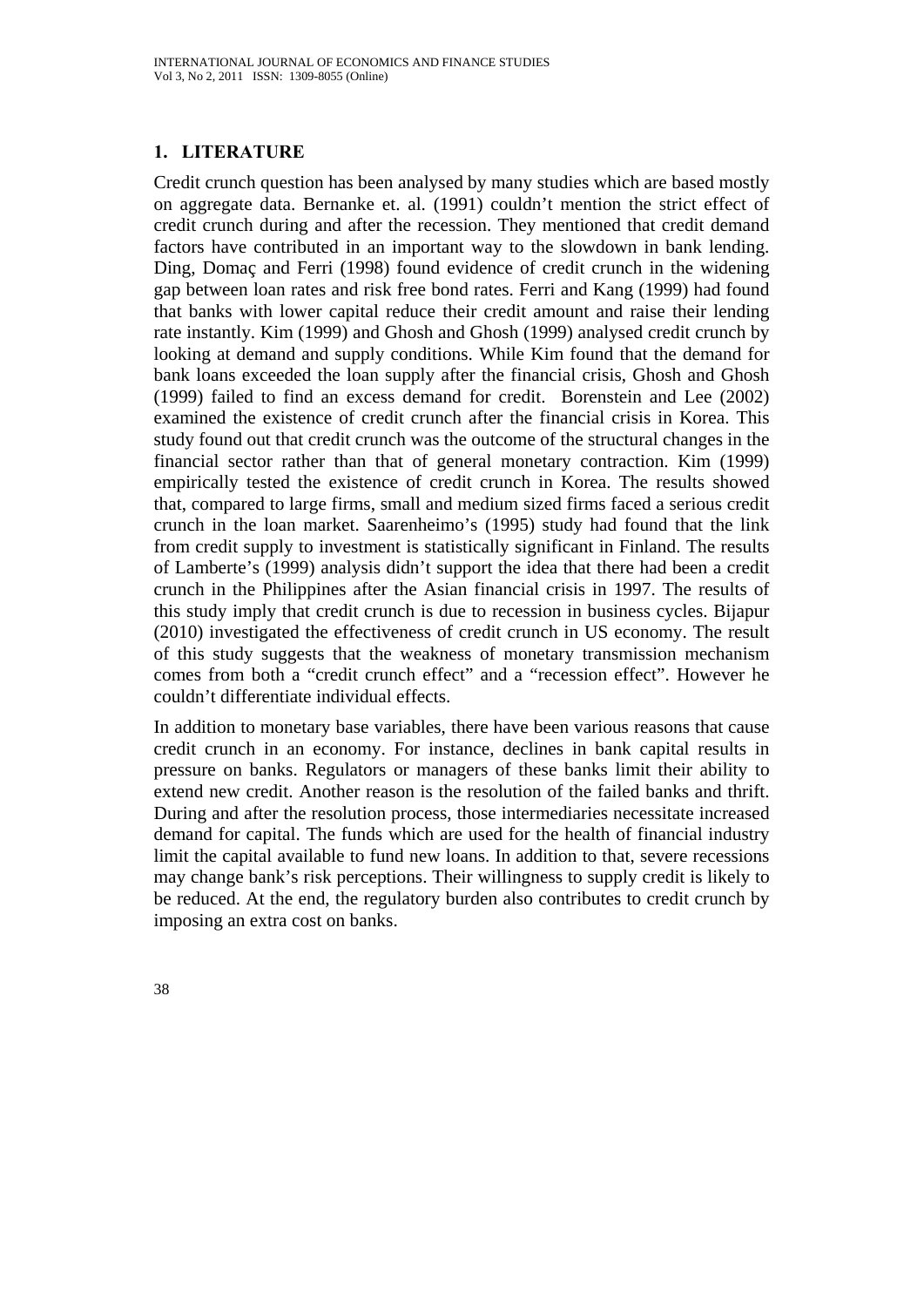# **3. DATA AND EMPIRICAL MODEL**

### **3.1. Data Selection**

The purpose of this study is to reveal the private fixed investment variable's relation with both money and credit supply variables. For this purpose, the problem for the period 2003:01-2010:08 has been tested by means of the unrestricted VAR method by using data sets of four variables. The model selection was based on the study of Saarenheimo (1995). Based on the VAR models formed under this frame, the endogenous variables, money stock, private fixed investment and banks' private loans were used; whereas the exogenous variable is the interest rate of commercial loan. The symbols *M2, INV, DLOAN*  and *INT* were used to represent money stock, private fixed investment, banks private loans and commercial loans interest rate variables, respectively. The private fixed investment data was obtained from the machinery and equipment entry. As 89 % of commercial loans are met by deposit banks in the Turkish financial system (BDDK, 2007), it was appropriate to use the total commercial loans of deposit banks for representing the bank loans. The *M2* variable was obtained from the International Monetary Fund and the data set of variable was obtained from the data base of the Fund's International Financial Statistics (IMF's IFS), whereas the others were provided by the Turkish Central Bank, Electronic Data Delivery System (EVDS).

### **3.2. VAR Estimation**

Before using any VAR estimation, it is necessary to control the statistical convenience of the variables. First of all nominal variables are deflated by the consumer price index (2005=100). Then all variables, except for the commercial loans interest rate, are measured in logarithms. Finally it was researched whether variables contained seasonality. As *INV* variable has been determined to contain seasonal effects, it was freed from seasonal effects by using the *X11* procedure.

## **3.2.1. Preliminary Tests of VAR Model**

According to the VAR method, all variables must be stationary. In this context, the Augmented Dickey- Fuller (ADF) unit root test was used in order to determine whether all variables covered by the models were stationary or not. The variables which are not stationary in level, first difference were taken. In other words, as a result of the ADF test statistics, it was determined that the *INV, DLOAN, M2 and INT* variables were *I(I*) (Table 1).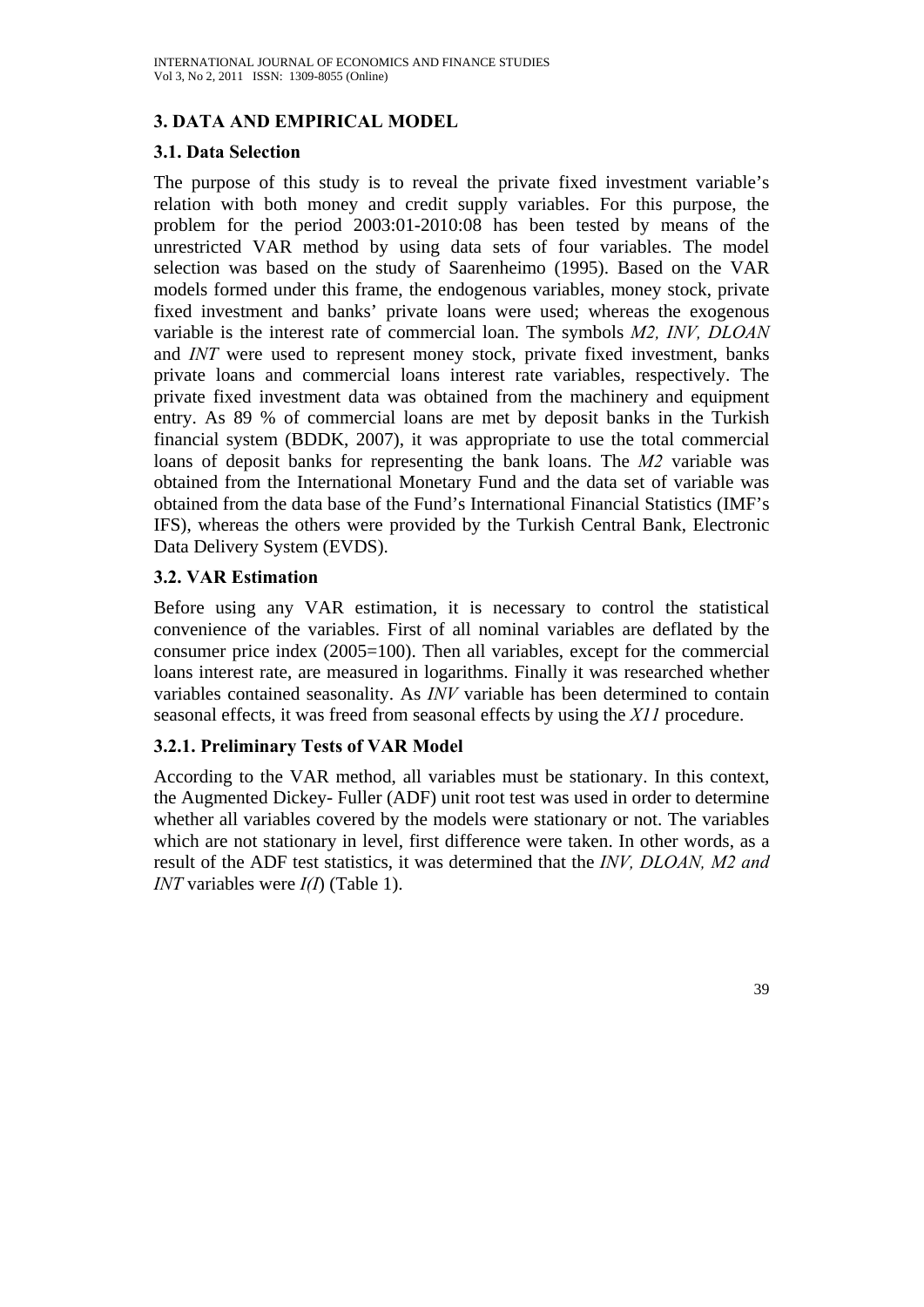|                | Level    |               |        |                  | <b>1st Difference</b> |               |                       |
|----------------|----------|---------------|--------|------------------|-----------------------|---------------|-----------------------|
| Variables      | $r_\mu$  | $T_{\rm{ee}}$ | τ      | <b>Variables</b> | $\tau_{\mu}$          | $T_{\rm eff}$ | τ                     |
| <i>INV</i>     | $-1.862$ | $-3.147$      | 0.606  | <i>INV</i>       | $-2.729$              | $-2.868$      | $-2.725$ <sup>*</sup> |
| <b>DLOAN</b>   | $-2.152$ | $-1.057$      | 3.794  | <b>DLOAN</b>     | $-3.062$ <sup>*</sup> | $-3.444$      | $-1.807$              |
| M <sub>2</sub> | $-1.524$ | $-1.071$      | 2.804  | M <sub>2</sub>   | $-5.119$ <sup>*</sup> | $-5.321$      | $-4.249$              |
| <i>INT</i>     | $-1.467$ | $-2.301$      | $-1.6$ | <i>INT</i>       | $-5.047$              | $-5.069$      | $-5.016^*$            |

**Table 1: Augmented Dickey-Fuller Test Results** 

**Note:** Values written in bold show the variables that are static at 5% significance level in first difference.

Before the prediction of a VAR model, the optimal lag length of the model must be determined. Likelihood (LR), Prediction Error (FPE), Akaike Info Criterion (AIC), Schwarz Criterion (SC) and Hannan-Quinn (HQ) statistics were used in determining the appropriate lag length. Based on the results of Table 2, the optimal lag length was decided to be three which is supported by *LR, FPE, AIC* and *HQ.* 

| Lag            | LR        | <b>FPE</b>  | AIC          | SC <sup>-</sup> | HQ           |
|----------------|-----------|-------------|--------------|-----------------|--------------|
| $\Omega$       | <b>NA</b> | 2.95E-09    | $-11.12686$  | $-10.95200*$    | $-11.05661$  |
|                | 18.87947  | 2.88E-09    | $-11.15204$  | $-10.7149$      | $-10.97642$  |
| $\overline{2}$ | 7.560116  | 3.24E-09    | -11.03597    | $-10.33655$     | $-10.75498$  |
| 3              | 49.52534* | $2.03e-09*$ | $-11.50696*$ | $-10.54525$     | $-11.12059*$ |

**Table 2: VAR Lag Order Selection Criteria**

**Note:** Values written in bold and indicated with the mark \* show the appropriate lag length for relevant tests.

Regarding the Model which has a lag length that was determined to be three, the  $H<sub>0</sub>$  hypothesis based on the assumption that there is no autocorrelation as the significance level (Prob.) values for the LM test are higher than 0.05 for the third lag is not rejected.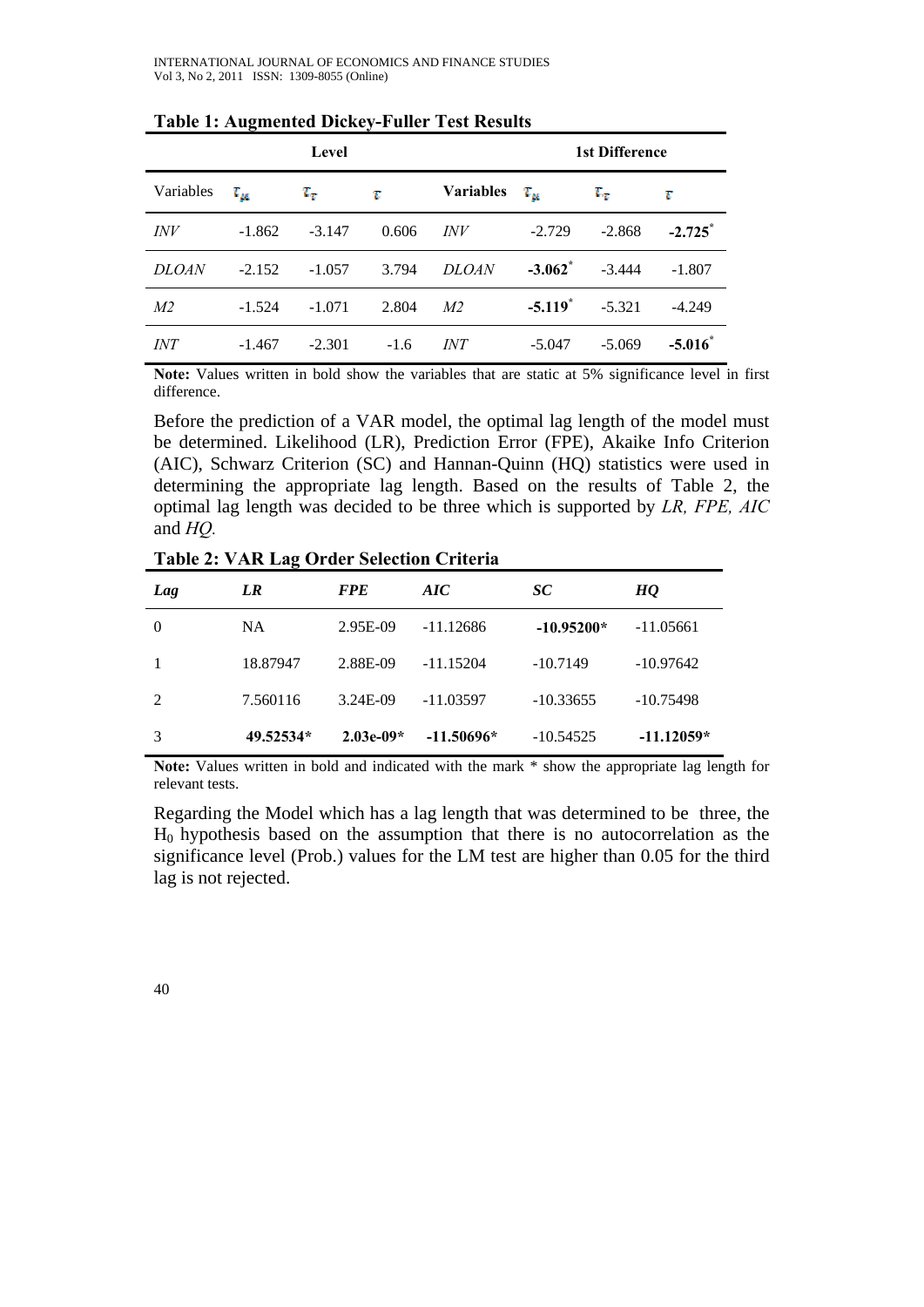| Lags         | LM-Stat  | Prob. |
|--------------|----------|-------|
|              | 13.09523 | 0.158 |
| $\mathbf{2}$ | 3.629977 | 0.934 |
| 3            | 14.20161 | 0.115 |

## **Table 3: VAR Residual Serial Correlation LM Test**

The reliability of the Model which has a lag length that was determined to be three was tested based on the 0.05 significance level by four diagnostics tests as the Breusch-Godfrey Serial Correlation LM Test, ARCH Test, White Heteroskedasticity Test and the Ramsey Reset Test (Table 4). Based on the results obtained, the reliability of the applied model was also confirmed with diagnostic tests. In addition, the model has tested for structural break by the CUSUM test. No structural break was found.

| ∽                                          |                        |
|--------------------------------------------|------------------------|
| <b>Diagnostic Tests</b>                    | P-Values- $\chi^2$ (3) |
| Breusch-Godfrey Serial Correlation LM Test | 0.995                  |
| <b>ARCH</b> Test                           | 0.997                  |
| White Heteroskedasticity Test              | 0.828                  |
| <b>Ramsey Reset Test</b>                   | 0.493                  |

**Table 4: Residual Diagnostic Various Tests**

Notes: 5% significance level was considered.

## **3.2.2. Variance Decompositions**

The variance decomposition method is used to overcome the obstacles experienced in the interpretation of the parameters in the VAR model and to determine the source of the changes that occur in a variable. In this context, the variance decomposition results obtained from the estimated Model are presented in Table 5.

According to Table 5, the main source of the variance of the *INV* variable covered by the Model is its own shock. In addition to this, *DLOAN* with its share of average 11,3 % in medium and long-term, is forming the most important source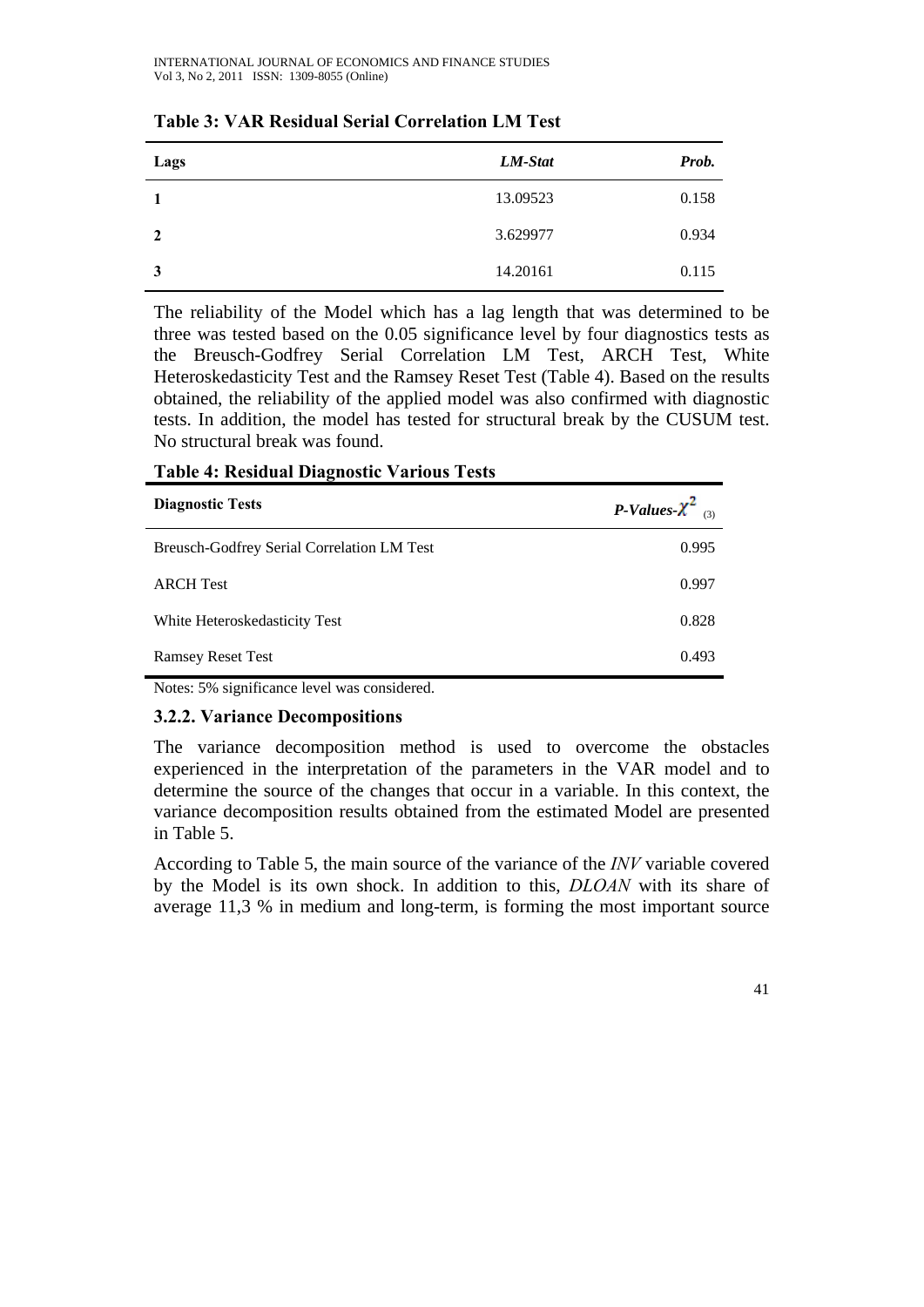regarding the variance estimation in *INV*. The *M2* variable, on the other hand, cannot be presented as the main source regarding the change in *INV*.

| Period | M2  | <b>DLOAN</b> | <b>INV</b> |
|--------|-----|--------------|------------|
|        | 0.0 | 12.0         | 88.0       |
| 10     | 0.4 | 11.1         | 88.5       |
| 20     | 0.5 | 11.2         | 88.3       |
| 25     | 0.5 | 11.2         | 88.3       |

**Table 5: Variance Decomposition of** *INV*

### **3.2.3. Impulse- Response Analysis**

In Figure 1, a standard deviation obtained for a period of eighteen months shows the term responses of the *INV* variable to *M2* and *DLOAN* shocks. In these figures, the period of time after shocks is shown on the horizontal axis in a monthly scale and the response to shocks of variables is shown as proportional on the vertical axis. In this analysis, the required confidence intervals for the impulse-response functions were provided by using the Monte Carlo simulations  $(\pm 2$  for standard error).

According to Figure 1, when a standard deviation shock was given to the *M2* variable, the response of the variable to its own shock has been in a decrease direction from the initial period to the second period. Theoretically, the response of *M2* shows a monetary contraction and the *INV* is expected to have a direct decreasing effect on the decrease of monetary contraction. However, the *INV* reached levels of 0.000408 in the second period by moving in the opposite direction. After all, based on variance decomposition, it is normal that *INV* responds in this direction.

As shown in Figure 1, when a standard deviation shock was given to the *DLOAN* variable, the response of the variable to its own shock has been in a decrease direction from the initial period to the third period. In the third period, *DLOAN*  showed an increase of 100 % compared to the initial period. Credit crunch had a negative impact on *INV*. In other words, *INV* decreased from the initial period to the third period by providing immediate response to credit crunch. The important point herein is that *INV* shows a decrease of 140 % when *DLOAN* decreases 100  $\%$ .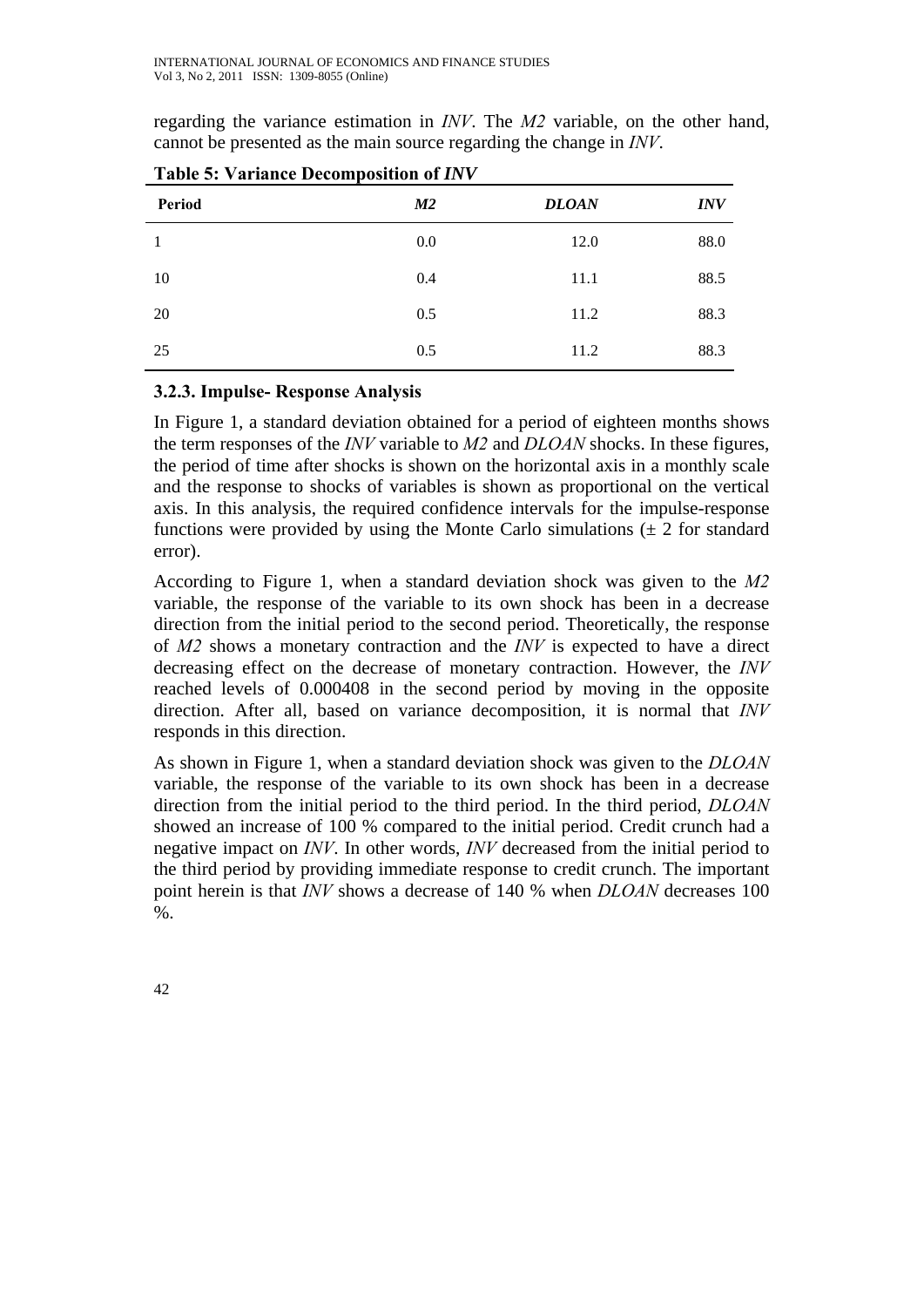It is seen that both variables move in the same direction from the third period until the end of the eighth period. Although *DLOAN* gain stability after this period, the *INV* variable did not gain any stability until the end of the eighteenth period. As a result, based on the empirical findings of impulse-response and variance decomposition, it can be said that the *DLOAN* sensitivity of *INV* is high.



**Figure 1: Impulse Responses of** *Inv* **to** *M2* **and** *DLOAN*

## **4. CONCLUSION**

During the credit crunch process considered as a supply phenomenon, the distortion of balance structures of borrowers changes the risk perception of banks. Therefore, the availability of credit significantly reduces as a result of banks being reluctant to provide a loan. In addition to this, provided that to be dependant also on countries financial structure, the process of credit crunch also brings with an investment collapse. In this study in which it is questioned whether a credit crunch has lead to an investment collapse in Turkey, it has been observed that money supply was not leading directly to an investment collapse. However, it was determined that monetary decisions indirectly led to private fixed investment collapse through credit channel. In other words, the decline of 100 % in credit supply leading to a decline of 140 % in private fixed investment shows an unusual (and suddenly) decline in both variables. This situation is considered to be usual particularly in Turkey where a bank dependant financial structure exists. As a result, in the light of the empirical findings obtained for the period examined for Turkey, it can be said that the credit crunch that we dealt with as a supply phenomenon leads to an investment collapse.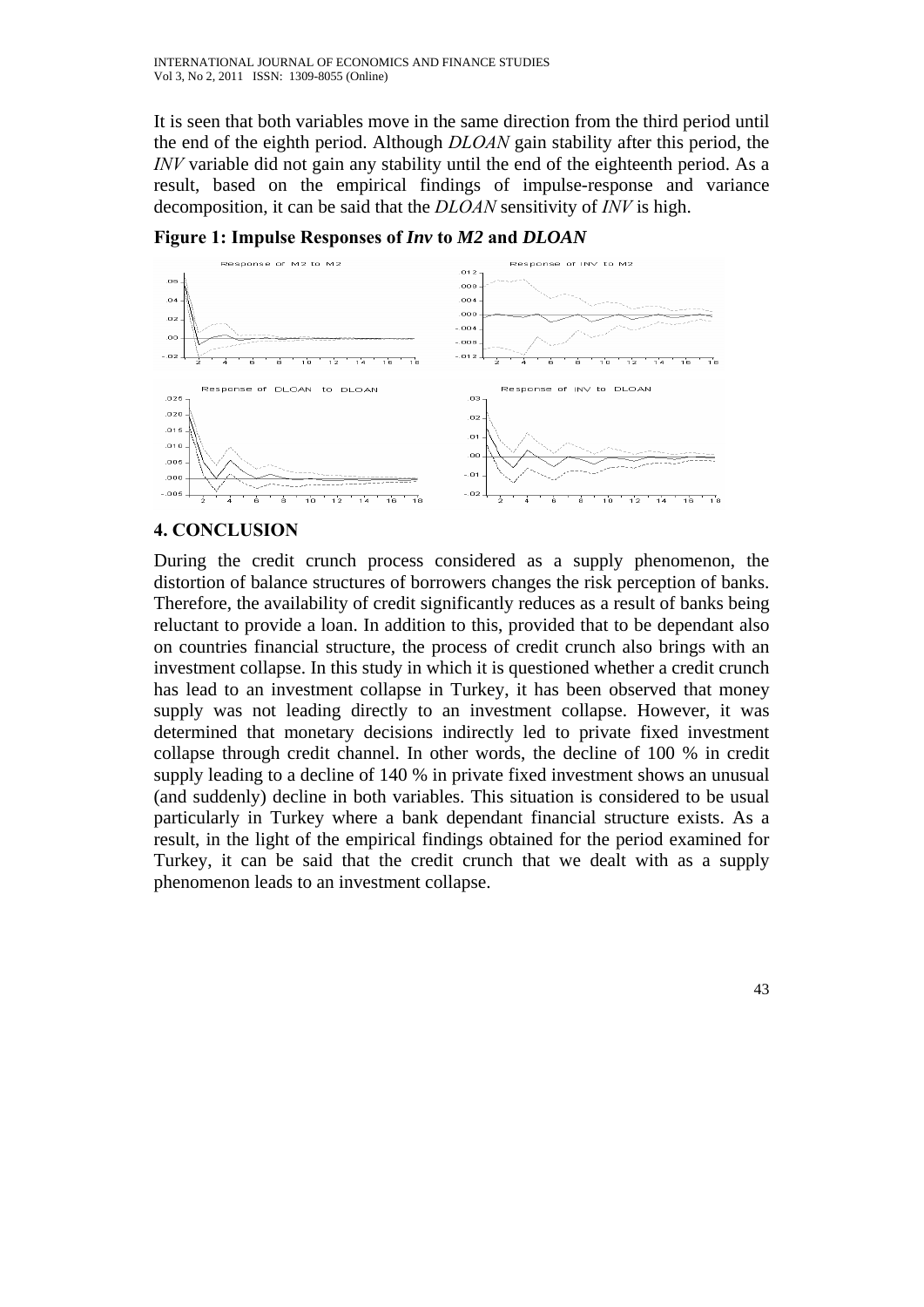## **BIBLIOGRAPHY**

Bernanke, Ben S., Cara S. Lown and Benjamin M. Friedman (1991), "The Credit Crunch", *Brookings Papers on Economic Activity*, Vol. 1991, No. 2, pp. 205-247.

Bernanke, B. S., M. Gertler and S. Gilchrist (1996), "The Financial Accelerator and the Flight to Quality", *The Review of Economics and Statistics*, Vol. 78, No. 1, pp. 1-15.

BDDK (2007) *Bankacılıkta Yapısal Gelişmeler*, Bankacılık Düzenleme ve Denetleme Kurumu Yayını: Ankara.

Bijapur, Mohan (2010), "Does monetary policy lose effectiveness during a credit crunch?", *Economics Letters,* Vol. 106, Iss. 1, pp. 42-44.

Borensztein, Eduardo and Jong-Wha Lee (2002),"Financial Crisis and Credit Crunch in Korea: Evidence from Firm- Level Data", *Journal of Monetary Economics*, Vol. 39, Iss. 4, pp. 853-875.

Clair, Robert T. and Paula Tucker (1993), "Six Causes of the Credit Crunch", *Federal Bank of Dallas Economic Review*, Third Quarter, pp. 1- 19.

Ding, W., Ilker Domaç and Giovanni Ferri (1998), "Is There a Credit Crunch in East Asia", *World Bank Policy Research Working Paper No. 1959*, Washington D.C.: World Bank.

Ferri, Giovanni, Tae Soo Kang (1999), "The Credit Channel At Work: Lessons From The Republic Of Korea's Financial Crisis", *World Bank Working Paper No. 2190*, Washington D.C.: World Bank.

Ghosh, Swati R and Atish R. Ghosh (1999), "East Asia in the Aftermath: Was There a Crunch?", *IMF Working Paper WP/99/38*, Washington D.C.: International Monetary Fund.

Hubbard, Glenn. R (1994), "Is There a Credit Channel for Monetary Policy?", *NBER Working Paper*, pp. 1-45.

Kim, E. Hyun (1999), "A Credit Channel As The Key Transmission Mechanism Underlying The Recent Financial Crisis In Korea", *World Bank Policy Research Paper Working Paper No. 2103*, Washington D.C.: World Bank.

Kliesen, Kevin L. & John Tatom (1992), "The Recent Credit Crunch: The Neglected Dimensions", *Federal Reserve Bank of St. Louis Review*, No. 92/09, pp. 18-36.